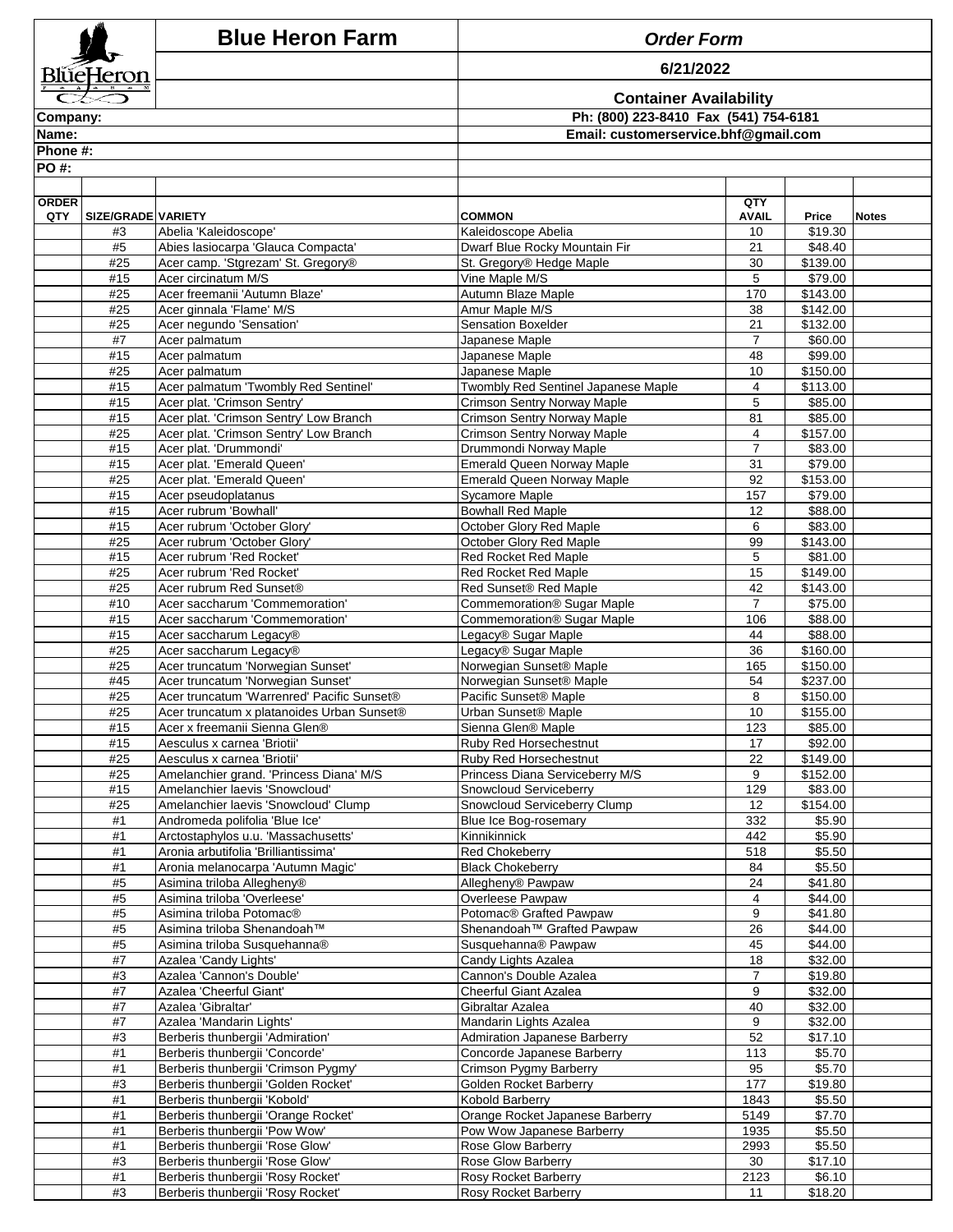| #1  | Berberis thunbergii Royal Burgundy®             | Royal Burgundy® Barberry                  | 74             | \$6.10          |
|-----|-------------------------------------------------|-------------------------------------------|----------------|-----------------|
| #3  | Berberis thunbergii Sunjoy Mini Maroon®         | Sunjoy Mini Maroon® Barberry              | 283            | \$19.50         |
| #7  | Betula jacquemontii                             | Himalayan Birch                           | 32             | \$48.00         |
| #15 | Betula jacquemontii                             | Himalayan Birch                           | $\overline{7}$ | \$75.00         |
| #25 | Betula jacquemontii                             | Himalayan Birch                           | 42             | \$138.00        |
| #25 | Betula jacquemontii Clump                       | Himalayan Birch Clump                     | 17             | \$143.00        |
| #15 | Betula nigra 'Dickinson'                        | Northern Tribute ® River Birch            | 4              | \$83.00         |
| #25 | Betula p. 'Renci' Renaissance Reflection®       | Renaissance Reflection® Paper Birch       | 13             | \$138.00        |
| #25 | Betula p. 'Renci' Renaissance Reflection® Clump | Renaissance Reflection® Paper Birch Clump | 12             | \$160.00        |
| #1  | Buddleia 'Itsy Bitsy Blue'/No Oregon Sales      | Itsy Bitsy Blue Butterfly Bush            | 273            | \$5.70          |
| #1  | Buddleia x 'Asian Moon'                         | Asian Moon Sterile Butterfly Bush         | 329            | \$5.50          |
| #3  | Buddleia x 'Asian Moon'                         | Asian Moon Sterile Butterfly Bush         | 245            | \$15.70         |
| #3  | Buddleia x 'Miss Ruby'                          | Miss Ruby Butterfly Bush                  | 210            | \$19.50         |
| #1  | Buxus microphylla 'Golden Triumph'              | Golden Triumph Boxwood                    | 836            | \$6.20          |
| #3  | Buxus microphylla 'Golden Triumph'              | Golden Triumph Boxwood                    | 282            | \$19.00         |
| #1  | Buxus microphylla japonica 'Green Beauty'       | Green Beauty Japanese Boxwood             | 964            | \$6.20          |
| #1  | Buxus microphylla koreana 'Franklin's Gem'      | Franklin's Gem Korean Boxwood             | 885            | \$6.20          |
| #3  | Buxus microphylla koreana 'Franklin's Gem'      | Franklin's Gem Korean Boxwood             | 309            | \$19.00         |
| #1  | Buxus sempervirens 'Dee Runk'                   | Dee Runk Boxwood                          | 4708           | \$6.40          |
| #3  | Buxus sempervirens 'Dee Runk'                   | Dee Runk Boxwood                          | 217            | \$19.80         |
| #3  | <b>Buxus sempervirens 'Graham Blandy'</b>       | Graham Blandy Common Boxwood              | 8              | \$19.80         |
| #1  | Buxus sempervirens 'Suffruticosa'               | <b>True Dwarf Boxwood</b>                 | 330            | \$6.00          |
| #1  | Buxus x Green Ice®                              | Green Ice® Boxwood                        | 1600           | \$6.20          |
| #1  | Buxus x 'Green Mountain'                        | Green Mountain Boxwood                    | 15948          | \$6.20          |
| #3  | Buxus x 'Green Mountain'                        | Green Mountain Boxwood                    | 325            | \$19.00         |
| #7  | Buxus x 'Green Mountain' Cone                   | Green Mountain Boxwood Cone               | 405            | \$32.00         |
| #1  | Buxus x 'Green Velvet'                          | Green Velvet Boxwood                      | 5174           | \$6.20          |
| #3  | Buxus x 'Green Velvet'                          | Green Velvet Boxwood                      | 225            | \$19.00         |
| #1  | Calamagrostis a. 'Overdam'                      | Overdam Feather Reed                      | 2615           | \$5.90          |
| #1  | Callicarpa bodnieri 'Profusion'                 | Profusion Beautyberry                     | 164            | \$5.50          |
|     |                                                 |                                           |                |                 |
| #3  | Callicarpa bodnieri 'Profusion'                 | <b>Profusion Beautyberry</b>              | 69             | \$15.40         |
| #1  | Calluna vulgaris 'Allegro'                      | Allegro Scotch Heather                    | 111            | \$5.50          |
| #1  | Calluna vulgaris 'Silver Knight'                | Silver Knight Scotch Heather              | 30             | \$5.50          |
| #1  | Calluna vulgaris 'Winter Chocolate'             | Winter Chocolate Scotch Heather           | $\overline{4}$ | \$5.50          |
| #1  | Campsis tagliab. 'Madame Galen'                 | Madame Galen Trumpet Vine                 | 23             | \$6.90          |
| #15 | Caragana arborescens 'Pendula'                  | Weeping Siberian Peashrub                 | 4              | \$80.00         |
| #1  | Carex flacca 'Blue Zinger'                      | <b>Blue Zinger Sedge</b>                  | 55             | \$6.10          |
| #1  | Carex morrowii 'Ice Dance'                      | Ice Dance Sedge                           | 321            | \$5.80          |
| #1  | Caryopteris x clandonensis 'Dark Knight'        | Dark Knight Bluebeard                     | 447            | \$5.50          |
| #1  | Caryopteris x clandonensis 'Longwood Blue'      | Longwood Blue Bluebeard                   | 28             | \$5.50          |
| #1  | Ceanothus impressus 'Victoria'                  | Victoria California Lilac                 | 294            | \$5.80          |
| #1  | Cedrus deodara                                  | Deodar Cedar                              | 140            | \$5.80          |
| #5  | Cedrus deodara                                  | Deodar Cedar                              | 83             | \$23.10         |
| #3  | Cephalotaxus harringtonia 'Duke Gardens'        | Duke Gardens Plum Yew                     | 299            | $\sqrt{$24.80}$ |
| #3  | Cephalotaxus harringtonia 'Fastigiata'          | Columnar Japanese Plum Yew                | 48             | \$23.70         |
| #15 | Cercis canad. 'Covey'                           | Lavender Twist Eastern Redbud             | 23             | \$93.00         |
| #15 | Cercis canad. 'Forest Pansy' M/S                | Forest Pansy Redbud M/S                   | 5              | \$108.00        |
| #15 | Cercis canad. 'Ruby Falls'                      | <b>Ruby Falls Redbud</b>                  | 5              | \$105.00        |
| #7  | Cercis canadensis                               | Eastern Redbud                            | 103            | \$50.00         |
| #15 | Cercis canadensis                               | Eastern Redbud                            | 270            | \$88.00         |
| #15 | Cercis reniformis 'Oklahoma'                    | Oklahoma Redbud                           | 6              | \$91.00         |
| #15 | Cercis reniformis 'Traveller'                   | <b>Traveller Redbud</b>                   | 35             | \$93.00         |
| #1  | Chaenomeles speciosa 'Cameo'                    | <b>Cameo Flowering Quince</b>             | 239            | \$5.50          |
| #5  | Chaenomeles speciosa 'Cameo'                    | <b>Cameo Flowering Quince</b>             | $\overline{7}$ | \$19.00         |
| #1  | Chaenomeles speciosa 'Toyo-Nishiki'             | Toyo-Nishiki Flowering Quince             | 1734           | \$5.50          |
| #1  | Chamaecyparis obtusa 'Coralliformis'            | Coralliformis Hinoki False Cypress        | 213            | \$6.10          |
| #3  | Chamaecyparis obtusa 'Coralliformis'            | Coralliformis Hinoki False Cypress        | 95             | \$16.50         |
| #5  | Chamaecyparis obtusa 'Fernspray Gold'           | Fernspray Gold Hinoki Cypress             | 148            | \$23.10         |
| #1  | Chamaecyparis obtusa 'Gracilis'                 | Slender Hinoki False Cypress              | 983            | \$6.60          |
| #1  | Chamaecyparis obtusa 'Lutea Compacta'           | Compact Golden Hinoki False Cypress       | 113            | \$6.10          |
| #1  | Chamaecyparis obtusa 'Nana Lutea'               | Golden Dwarf Hinoki Cypress               | 23             | \$8.00          |
| #1  | Chamaecyparis obtusa 'Verdoni'                  | Verdoni Hinoki Cypress                    | 43             | \$8.00          |
| #3  | Chamaecyparis pisifera filifera 'Mops'          | Gold Mops Thread Branch Cypress           | 10             | \$16.50         |
| #1  | Chamaecyparis pisifera 'Vintage Gold'           | Vintage Gold False Cypress                | 2023           | \$5.70          |
| #1  | Chamaecyparis thyoides 'Heather Bun'            | Heather Bun Atlantic White Cedar          | 992            | \$5.50          |
| #5  | Chamaecyparis thyoides 'Heather Bun'            | Heather Bun Atlantic White Cedar          | 49             | \$19.00         |
| #25 | Chionanthus retusus                             | <b>Chinese Fringetree</b>                 | 10             | \$154.00        |
| #25 | Chionanthus retusus 'Arnold's Pride'            | Arnold's Pride Fringetree                 | 5              | \$160.00        |
| #15 | Chionanthus virginicus 'Spring Fleecing'        | <b>Spring Fleecing Fringetree</b>         | $\overline{7}$ | \$88.00         |
| #1  | Clethra alnifolia Hummingbird                   | <b>Hummingbird Summersweet</b>            | 1045           | \$5.80          |
| #1  | Clethra alnifolia 'Ruby Spice'                  | Ruby Spice Summersweet                    | 105            | \$5.80          |
| #1  | Clethra alnifolia 'Sixteen Candles'             | <b>Sixteen Candles Summersweet</b>        | 123            | \$5.80          |
| #5  | Cornus alba 'Golden Raspberry Red'              | Golden Raspberry Red Dogwood              | 21             | \$19.30         |
| #1  | Cornus baileyi                                  | <b>Bailey Redtwig Dogwood</b>             | 35             | \$5.40          |
| #15 | Cornus florida 'Cherokee Daybreak'              | Cherokee Daybreak Dogwood                 | 9              | \$99.00         |
| #15 | Cornus florida 'Jean's Appalachian Snow'        | Jean's Appalachian Snow Flowering Dogwood | 35             | \$99.00         |
| #15 | Cornus kousa                                    |                                           | 87             | \$99.00         |
|     |                                                 |                                           |                |                 |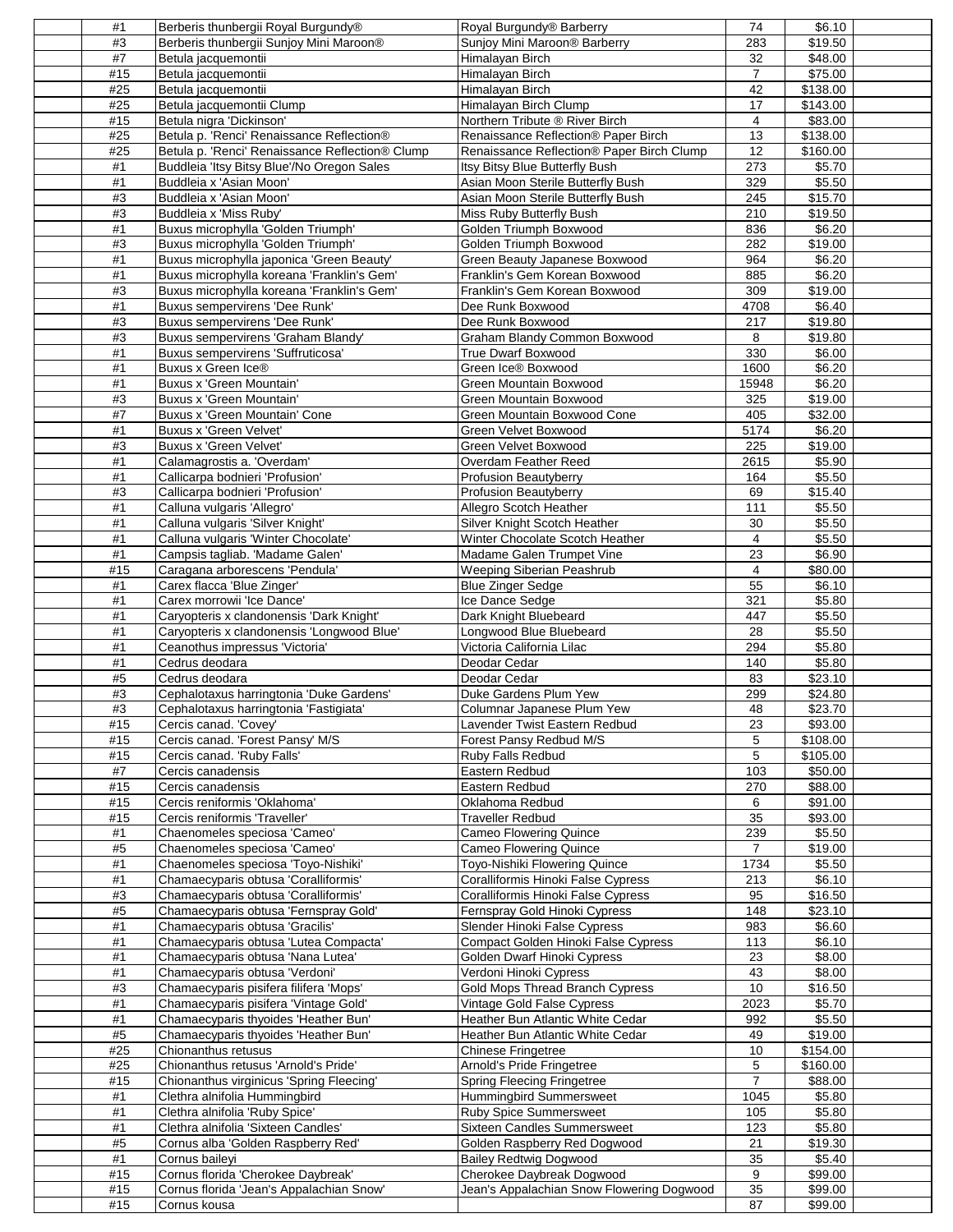| #15      | Cornus kousa 'Amazing Grace'                                       |                                                            | 22               | \$99.00             |  |
|----------|--------------------------------------------------------------------|------------------------------------------------------------|------------------|---------------------|--|
|          |                                                                    |                                                            |                  |                     |  |
| #15      | Cornus kousa Galilean®                                             | Galilean® Kousa Dogwood                                    | 34               | \$99.00             |  |
| #15      | Cornus kousa Heart Throb <sup>®</sup>                              | Heart Throb® Kousa Dogwood                                 | 34               | \$99.00             |  |
| #15      | Cornus kousa 'Rutpink' Scarlet Fire®                               | Scarlet Fire® Kousa Dogwood                                | 4                | \$99.00             |  |
| #7       | Cornus kousa 'Satomi'                                              |                                                            | 56               |                     |  |
|          |                                                                    | Satomi Kousa Dogwood                                       |                  | \$60.00             |  |
| #15      | Cornus kousa 'Satomi'                                              | Satomi Kousa Dogwood                                       | 11               | \$99.00             |  |
| #15      | Cornus kousa 'Summer Gold'                                         | Summer Gold Chinese Dogwood                                | 9                | \$99.00             |  |
| #1       | Cornus sericea 'Bud's Yellow'                                      | Bud's Yellow Redosier Dogwood                              | 442              | \$5.40              |  |
| #3       | Cornus stolonifera 'Farrow' Arctic Fire® PP18523                   | 'Farrow' Arctic Fire® Redosier Dogwood                     |                  |                     |  |
|          |                                                                    |                                                            | 733              | \$19.50             |  |
| #1       | Cornus stolonifera 'Isanti'                                        | Isanti Redosier Dogwood                                    | 98               | \$5.40              |  |
| #1       | Cornus stolonifera 'Kelseyi'                                       | Kelsey Dwarf Dogwood                                       | 968              | \$5.80              |  |
| #3       | Cornus stolonifera 'Kelseyi'                                       | Kelsey Dwarf Dogwood                                       | 11               | \$16.50             |  |
|          | Cornus x Aurora®                                                   |                                                            | 80               |                     |  |
| #15      |                                                                    | Aurora® Flowering Dogwood                                  |                  | \$99.00             |  |
| #15      | Cornus x 'Celestial Shadow'                                        | Celestial Shadow Dogwood                                   | 24               | \$99.00             |  |
| #7       | Cornus x Rosy Teacups®                                             | Rosy Teacups® Flowering Dogwood                            | 27               | \$60.00             |  |
| #15      | Cornus x Starlight®                                                | Starlight® Flowering Dogwood                               | $\overline{133}$ | \$99.00             |  |
|          |                                                                    |                                                            |                  |                     |  |
| #15      | Cornus x Venus®                                                    | Venus® Flowering Dogwood                                   | 121              | \$99.00             |  |
| #5       | Cotinus cogg. Golden Spirit® M/S                                   | Golden Spirit® Smoketree                                   | 7                | \$22.00             |  |
| #5       | Cotinus cogg. 'Royal Purple' M/S                                   | Royal Purple Smoketree M/S                                 | 213              | \$22.00             |  |
| #3       | Cotinus cogg. Winecraft Black®                                     | Winecraft Black® Smokebush                                 | 25               | \$19.50             |  |
|          |                                                                    |                                                            |                  |                     |  |
| #5       | Cotinus x 'Grace'                                                  | <b>Grace Smoketree</b>                                     | 69               | \$21.80             |  |
| #1       | Cotoneaster apiculatus                                             | <b>Cranberry Cotoneaster</b>                               | 3292             | \$5.50              |  |
| #1       | Cotoneaster apiculatus 'Tom Thumb'                                 | Tom Thumb Cotoneaster                                      | 180              | \$5.50              |  |
| #1       | Cotoneaster dammeri                                                | <b>Bearberry Cotoneaster</b>                               | 89               | \$5.50              |  |
|          |                                                                    |                                                            |                  |                     |  |
| #1       | Cotoneaster dammeri 'Lowfast'                                      | Lowfast Cotoneaster                                        | 297              | \$5.50              |  |
| #1       | Cotoneaster microphyllus 'Thymifolius'                             | <b>Thyme Leaf Cotoneaster</b>                              | 2040             | \$5.50              |  |
| #1       | Cotoneaster 'OSUCOT' Emerald Sprite                                | <b>Emerald Sprite Cotoneaster</b>                          | 471              | \$5.70              |  |
| #7       | Crataegus crus-galli in. 'Crusader'                                | Crusader Thornless Cockspur Hawthorn                       | 5                | \$55.00             |  |
|          |                                                                    |                                                            |                  |                     |  |
| #15      | Crataegus crus-galli in. 'Crusader'                                | Crusader Thornless Cockspur Hawthorn                       | 9                | \$83.00             |  |
| #1       | Cryptomeria japonica 'Mushroom'                                    | Mushroom Japanese Cedar                                    | 194              | \$5.50              |  |
| $\#5$    | Cupressocyparis leylandii                                          | <b>Leyland Cypress</b>                                     | 52               | \$22.60             |  |
| #3       | Deutzia gracilis 'Nikko'                                           | <b>Compact Slender Deutzia</b>                             | 494              | $\overline{$}15.40$ |  |
|          |                                                                    |                                                            |                  |                     |  |
| #3       | Deutzia Yuki Cherry Blossom®                                       | Yuki Cherry Blossom® Deutzia                               | 763              | \$19.50             |  |
| #1       | Diervilla lonicera                                                 | Dwarf Bush-honeysuckle                                     | 653              | \$5.50              |  |
| #1       | Dryopteris erythrosora Brilliance™                                 | Brilliance™ Autumn Fern                                    | 558              | \$6.20              |  |
| #1       | Erica carnea 'Springwood White'                                    |                                                            |                  |                     |  |
|          |                                                                    | Springwood White Heath                                     | 134              | \$5.50              |  |
| #1       | Erica darlyensis 'Mediterranean Pink'                              | Mediterranean Pink Heath                                   | 107              | \$5.50              |  |
| #1       | Euonymus alatus 'Compacta'                                         | <b>Compact Burning Bush</b>                                | 66               | \$5.70              |  |
| #1       | Euonymus fortunei 'Harlequin'                                      | Harlequin Wintercreeper                                    | 1409             | \$6.90              |  |
|          |                                                                    |                                                            |                  |                     |  |
| #1       | Euonymus japonicus 'Aureomarginatus'                               | Gold Edge Japanese Euonymus                                | 220              | \$5.70              |  |
| #1       | Euonymus japonicus 'Green Spire'                                   | <b>Green Spire Euonymus</b>                                | 2032             | \$5.50              |  |
| #1       | Euonymus japonicus 'Silver King'                                   | Silver King Japanese Euonymus                              | 49               | \$5.70              |  |
| #1       | Euonymus japonicus 'Silver Queen'                                  | Silver Queen Japanese Euonymus                             | 1293             | \$5.70              |  |
|          |                                                                    |                                                            |                  |                     |  |
| #1       | Festuca glauca 'Elijah Blue'                                       | Elijah Blue Fescue                                         | 1721             | \$5.80              |  |
| #10      | Ficus 'Improved Brown Turkey'                                      | Improved Brown Turkey Fig                                  | 5                | \$61.00             |  |
| #10      | Ficus 'Lattarula'                                                  | Italian Honey Fig                                          | 6                | \$61.00             |  |
| $\#1$    | Forsythia x Gold Tide®                                             | Gold Tide® Forsythia                                       | 1113             | \$5.50              |  |
|          |                                                                    |                                                            |                  |                     |  |
| #3       | Forsythia x Gold Tide®                                             | Gold Tide® Forsythia                                       | 11               | $\overline{$}15.40$ |  |
| #3       | Fothergilla gardenii                                               | Dwarf Fothergilla                                          | 98               | \$18.70             |  |
| #15      | Fraxinus excelsior Golden Desert®                                  | Golden Desert® Ash                                         | 99               | \$80.00             |  |
| #25      | Fraxinus excelsior Golden Desert®                                  | Golden Desert® Ash                                         | 120              | \$143.00            |  |
|          |                                                                    |                                                            |                  |                     |  |
| #25      | Fraxinus mandshurica                                               | Manchurian Ash                                             | 57               | \$143.00            |  |
| #25      | Fraxinus oxycarpa 'Raywood'                                        | Raywood Ash                                                | 75               | \$143.00            |  |
| #25      | Fraxinus penn. 'Cimmzam' Cimmaron®                                 | Cimmaron <sup>®</sup> Green Ash                            | 85               | \$143.00            |  |
| #15      | Fraxinus pennsylvanica 'Leprechaun'                                | Leprechaun Green Ash                                       | $\overline{7}$   | \$85.00             |  |
|          |                                                                    |                                                            |                  |                     |  |
| #25      | Fraxinus pennsylvanica 'Marshall'                                  | Marshall Green Ash                                         | $77 \,$          | \$143.00            |  |
| #25      | Fraxinus pennsylvanica 'Patmore'                                   | Patmore Green Ash                                          | 194              | \$143.00            |  |
| #25      | Fraxinus pennsylvanica Urbanite®                                   | Urbanite® Green Ash                                        | 14               | \$143.00            |  |
| $\#1$    | Gaultheria p. Berry Cascade™                                       | Berry Cascade Wintergreen                                  | 99               | \$7.00              |  |
| #1       | Genista Iydia                                                      | Lydia Woodwaxen                                            | 1169             | \$5.50              |  |
|          |                                                                    |                                                            |                  |                     |  |
| #3       | Ginkgo biloba 'Jade Butterfly'                                     | Jade Butterfly Maidenhair Tree                             | 6                | \$28.10             |  |
| #7       | Ginkgo biloba 'Magyar'                                             | Magyar Maidenhair Tree                                     | 59               | \$69.00             |  |
| #15      | Ginkgo biloba 'Magyar'                                             | Magyar Maidenhair Tree                                     | 36               | \$110.00            |  |
|          |                                                                    |                                                            |                  |                     |  |
| #3       | Ginkgo biloba 'Mariken'                                            | Mariken Maidenhair Tree                                    | 354              | \$28.10             |  |
| #7       | Ginkgo biloba Princeton Sentry®                                    | Princeton Sentry® Maidenhair Tree                          | 121              | \$69.00             |  |
| #3       | Ginkgo biloba 'Troll'                                              | <b>Troll Maidenhair Tree</b>                               | 352              | \$28.10             |  |
| #15      | Gleditsia triacanthos Shademaster®                                 | Shademaster® Honeylocust                                   | 6                | \$86.00             |  |
|          |                                                                    |                                                            |                  |                     |  |
| #15      | Gleditsia triacanthos Skyline®                                     | Skyline® Honeylocust                                       | 36               | \$86.00             |  |
| #15      | Gleditsia triacanthos Sunburst®                                    | Sunburst <sup>®</sup> Honeylocust                          | $\overline{71}$  | \$86.00             |  |
| #10      | Gymnocladus dioicus                                                | Kentucky Coffeetree                                        | 16               | \$43.00             |  |
| #1       | Hakonechloa macra 'Albo-striata'                                   | Albo-striata Japanese Forest Grass                         | 48               | \$7.50              |  |
|          |                                                                    |                                                            |                  |                     |  |
| #1       | Hakonechloa macra 'All Gold'                                       | All Gold Japanese Forest Grass                             | 51               | \$7.50              |  |
|          |                                                                    | Stella de Oro Daylily                                      | 1009             | \$5.20              |  |
| #1       | Hemerocallis 'stella de oro'                                       |                                                            |                  |                     |  |
| #5       | Heptacodium mic. Temple of Bloom®                                  | Temple of Bloom® Seven-Son Flower                          | 116              | \$23.75             |  |
|          |                                                                    |                                                            |                  |                     |  |
| #15      | Heptacodium miconioides Tree                                       | Seven-son Flower                                           | 4                | \$86.00             |  |
| #1<br>#5 | Hibiscus syriacus 'Danica Rose'<br>Hibiscus syriacus White Pillar® | Danica Rose Rose of Sharon<br>White Pillar® Rose of Sharon | 263<br>9         | \$5.70<br>\$23.75   |  |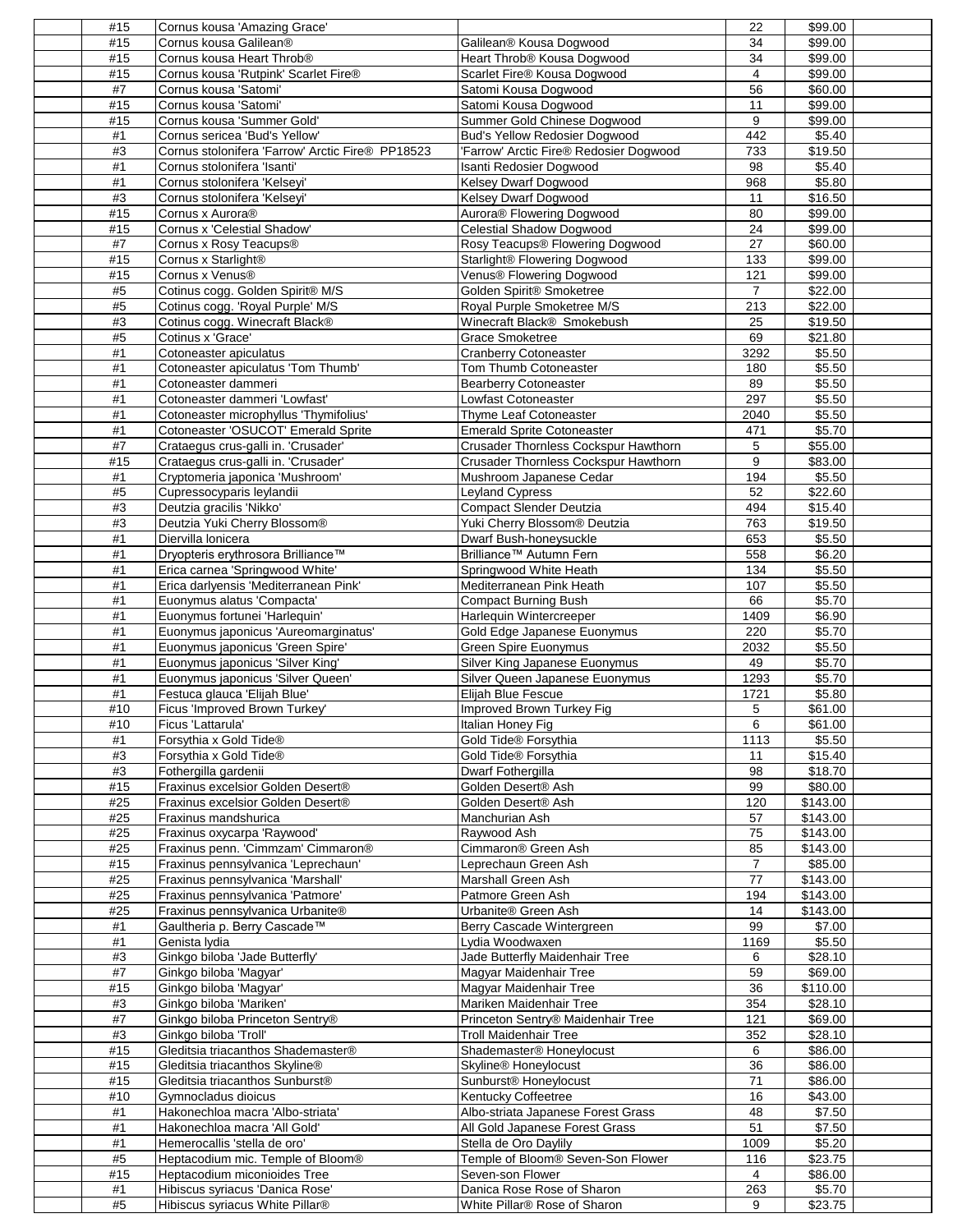| #3    | Hydrangea anomala 'Petiolaris'                 | Climbing Hydrangea                       | 150              | \$19.00              |  |
|-------|------------------------------------------------|------------------------------------------|------------------|----------------------|--|
| #5    | Hydrangea arborescens Incrediball®             | Incrediball® Smooth Hydrangea            | 5                | \$23.75              |  |
| #3    | Hydrangea arborescens Incrediball® Blush       | Incrediball® Blush Smooth Hydrangea      | 94               | \$19.50              |  |
| #3    |                                                |                                          | 392              | \$19.50              |  |
|       | Hydrangea arborescens Invincibelle Wee White ® | Hydrangea Invincibelle Wee White®        |                  |                      |  |
| #3    | Hydrangea mac. 'LindseyAnn' LA Dreamin'®       | LA Dreamin'® Hydrangea                   | 117              | \$18.70              |  |
| #1    | Hydrangea macro. 'All Summer Beauty'           | All Summer Beauty Hydrangea              | 200              | \$5.50               |  |
| #1    | Hydrangea macro. 'Cardinal Red'                | Cardinal Red Hydrangea                   | 193              | \$5.50               |  |
| #3    | Hydrangea macro. DoubleDelights™ Star Gazer'   | Double Delights™ Star Gazer Hydrangea    | 6                | \$19.50              |  |
| #1    | Hydrangea macro. 'Glowing Embers'              | Glowing Embers Hydrangea                 | 10               | \$5.50               |  |
| #3    | Hydrangea macro. 'Glowing Embers'              | Glowing Embers Hydrangea                 | 14               | \$15.30              |  |
| #1    | Hydrangea macro. 'Nikko Blue'                  | Nikko Blue Hydrangea                     | 10               | \$5.50               |  |
| #3    | Hydrangea macro. 'Penny Mac'                   | Penny Mac Bigleaf Hydrangea              | 99               | \$15.70              |  |
| #1    | Hydrangea macro. 'Teller Blue'                 | Teller Blue Lacecap Hydrangea            | 1439             | \$5.50               |  |
|       |                                                |                                          |                  |                      |  |
| #3    | Hydrangea macro. 'Teller Blue'                 | Teller Blue Lacecap Hydrangea            | 73               | \$15.70              |  |
| #1    | Hydrangea macro. 'Teller Red'                  | Teller Red Lacecap Hydrangea             | 81               | \$5.50               |  |
| #3    | Hydrangea macro. 'Teller Red'                  | Teller Red Lacecap Hydrangea             | $\overline{57}$  | \$15.70              |  |
| #1    | Hydrangea macro. 'Zorro'                       | Zorro Lacecap Hydrangea                  | 512              | \$5.50               |  |
| #3    | Hydrangea macro. 'Zorro'                       | Zorro Lacecap Hydrangea                  | 40               | \$18.70              |  |
| #3    | Hydrangea paniculata Little Quick Fire®        | Little Quick Fire® Panicle Hydrangea     | 79               | \$19.50              |  |
| #1    | Hydrangea quercifolia 'Munchkin'               | Munchkin Oakleaf Hydrangea               | 10               | \$6.80               |  |
| #1    | Hydrangea quercifolia 'Ruby Slippers'          | Ruby Slippers Oakleaf Hydrangea          | 75               | \$6.80               |  |
| #1    | Hydrangea quercifolia 'Snow Queen'             | Snow Queen Oakleaf Hydrangea             | 132              | \$6.80               |  |
|       |                                                |                                          |                  |                      |  |
| #1    | Hydrangea serrata 'Preziosa'                   | Preziosa Hydrangea                       | 447              | \$5.50               |  |
| #3    | Hydrangea serrata Tuff Stuff™                  | Tuff Stuff™ Reblooming Mtn. Hydrangea    | 80               | \$19.50              |  |
| #3    | Hydrangea X Let's Dance ¡ Arriba!™             |                                          | 314              | \$19.50              |  |
| #1    | Ilex centro. x aquifolium 'Centennial Girl'    | <b>Centennial Girl Holly</b>             | 4229             | \$5.70               |  |
| #3    | Ilex crenata aurea 'Drops of Gold'             | Drops of Gold Japanese Holly             | 11               | \$17.10              |  |
| #1    | Ilex crenata 'Sky Pencil'                      | Sky Pencil Japanese Holly                | 5286             | \$6.00               |  |
| #3    | Ilex crenata 'Sky Pencil'                      | Sky Pencil Japanese Holly                | 1317             | \$18.70              |  |
| #1    | llex meserveae 'Blue Baron'                    | <b>Blue Baron Blue Holly</b>             | 988              | \$5.50               |  |
| #1    | llex meserveae 'Blue Prince'                   | <b>Blue Prince Holly</b>                 | 2966             | \$5.50               |  |
| #1    | llex meserveae 'Blue Princess'                 | <b>Blue Princess Holly</b>               | 4224             | \$5.50               |  |
|       |                                                |                                          |                  |                      |  |
| #5    | llex meserveae 'Blue Princess'                 | <b>Blue Princess Holly</b>               | 638              | \$19.00              |  |
| #1    | Ilex meserveae 'Honey Maid'                    | <b>Honey Maid Holly</b>                  | 1467             | \$5.50               |  |
| $\#5$ | Ilex meserveae 'Honey Maid'                    | Honey Maid Holly                         | 135              | \$19.00              |  |
| #1    | Ilex x aquipernyi 'Dragon Lady'                | Dragon Lady Holly                        | 3541             | \$5.70               |  |
| #1    | Ilex x meserveae 'Madez' Mademoiselle™         | Mademoiselle™ Holly                      | 176              | \$5.50               |  |
| $\#5$ | Ilex x meserveae 'Madez' Mademoiselle™         | Mademoiselle™ Holly                      | 254              | \$19.00              |  |
| #5    | llex x 'Rutzan' Red Beauty®                    | Red Beauty® Holly                        | 10               | \$23.75              |  |
| #1    | Itea virginica 'Henry's Garnet'                | Henry's Garnet Sweetspire                | 270              | \$5.70               |  |
| #1    | Itea virginica 'Merlot'                        | <b>Merlot Sweetspire</b>                 | 2466             | \$5.70               |  |
|       |                                                |                                          |                  |                      |  |
| #20   | Juglans regia 'English Carpathian'             | English Carpathian Walnut                | 23               | $\overline{$}116.00$ |  |
| #1    | Juniperus chinensis Gold Star®                 | Gold Star® Juniper                       | 3816             | \$5.70               |  |
| #1    | Juniperus chinensis 'Old Gold'                 | Old Gold Juniper                         | 2793             | \$5.70               |  |
| #1    | Juniperus chinensis 'Sea Green'                | Sea Green Juniper                        | 1966             | \$5.70               |  |
| #5    | Juniperus chinensis 'Sea Green'                | Sea Green Juniper                        | 39               | \$18.50              |  |
| #1    | Juniperus communis 'Gold Cone'                 | Gold Cone Common Juniper                 | 292              | \$5.70               |  |
| #1    | Juniperus horizontalis 'Bar Harbor'            | Bar Harbor Juniper                       | 250              | \$5.50               |  |
| $\#1$ | Juniperus sabina 'Broadmoor'                   | <b>Broadmoor Juniper</b>                 | 4300             | \$5.70               |  |
| #3    | Juniperus sabina 'Broadmoor'                   | Broadmoor Juniper                        | 532              | \$15.40              |  |
|       |                                                |                                          |                  |                      |  |
| #1    | Juniperus sabina 'Tam New Blue'                | New Blue Tam Juniper                     | 3148             | \$5.70               |  |
| #1    | Juniperus squamata 'Holgeri'                   | Holgeri Juniper                          | 1775             | \$5.70               |  |
| #3    | Juniperus squamata 'Holgeri'                   | Holgeri Juniper                          | 165              | \$15.30              |  |
| #1    | Juniperus virginiana 'Skyrocket'               | Skyrocket Juniper                        | 332              | \$6.10               |  |
| #5    | Juniperus virginiana 'Skyrocket'               | Skyrocket Juniper                        | 755              | \$25.90              |  |
| #15   | Koelreuteria paniculata                        | Goldenrain Tree                          | 8                | \$87.00              |  |
| #25   | Koelreuteria paniculata                        | Goldenrain Tree                          | 34               | \$154.00             |  |
| #25   | Koelreuteria paniculata 'Coral Sun'            | Coral Sun Goldenrain Tree                | 5                | \$160.00             |  |
| #5    | Lagerstroemia indica Center Stage™Red          | Center Stage™Red Crapemyrtle             | 100              | \$23.75              |  |
| #3    | Lagerstroemia indica Dynamite®                 | Dynamite® Crapemyrtle                    | 4                | $\sqrt{$17.40}$      |  |
|       |                                                |                                          |                  |                      |  |
| $\#5$ | Lagerstroemia indica Dynamite®                 | Dynamite® Crapemyrtle                    | 46               | \$21.20              |  |
| #3    | Lagerstroemia indica Red Rocket®               | Red Rocket® Crapemyrtle                  | 4                | \$18.50              |  |
| $\#5$ | Lagerstroemia indica Red Rocket®               | Red Rocket® Crapemyrtle                  | 150              | \$20.70              |  |
| #1    | Leucothoe axillaris                            | Coast Leucothoe                          | $\overline{377}$ | \$6.10               |  |
| #1    | Leucothoe fontanesiana 'Rainbow'               | Rainbow Leucothoe                        | 53               | \$6.10               |  |
| #3    | Leucothoe fontanesiana 'Scarletta'             | Scarletta Drooping Leucothoe             | $\overline{7}$   | \$17.90              |  |
| #1    | Ligustrum x vicaryi                            | <b>Golden Vicary Privet</b>              | 2508             | \$5.70               |  |
| #5    | Lindera benzoin                                | Spicebush                                | 103              | \$18.60              |  |
| #15   | Liquidambar styraciflua 'Aurea'                |                                          | 5                | \$77.00              |  |
|       |                                                | Variegated Sweetgum                      |                  |                      |  |
| #1    | Liriope muscari 'Big Blue'                     | <b>Big Blue Lilyturf</b>                 | 634              | \$5.70               |  |
| #1    | Lonicera pileata                               | Privet Honeysuckle                       | 3812             | \$5.70               |  |
| #3    | Lonicera pileata                               | Privet Honeysuckle                       | 857              | \$15.70              |  |
| $\#1$ | Lonicera xylosteum 'Emerald Mound'             | <b>Emerald Mound Honeysuckle</b>         | 436              | \$5.70               |  |
| #3    | Lonicera xylosteum 'Emerald Mound'             | <b>Emerald Mound Honeysuckle</b>         | 229              | \$15.70              |  |
| #15   | Maclura pomifera 'White Shield'                | White Shield Osage Orange                | 8                | \$80.00              |  |
| #5    | Magnolia grandiflora 'Bracken's Brown Beauty'  | Bracken's Brown Beauty Southern Magnolia | 521              | \$45.00              |  |
| #5    | Magnolia grandiflora 'Edith Bogue'             | Edith Bogue Evergreen Magnolia           | 1367             | \$45.00              |  |
|       |                                                |                                          |                  |                      |  |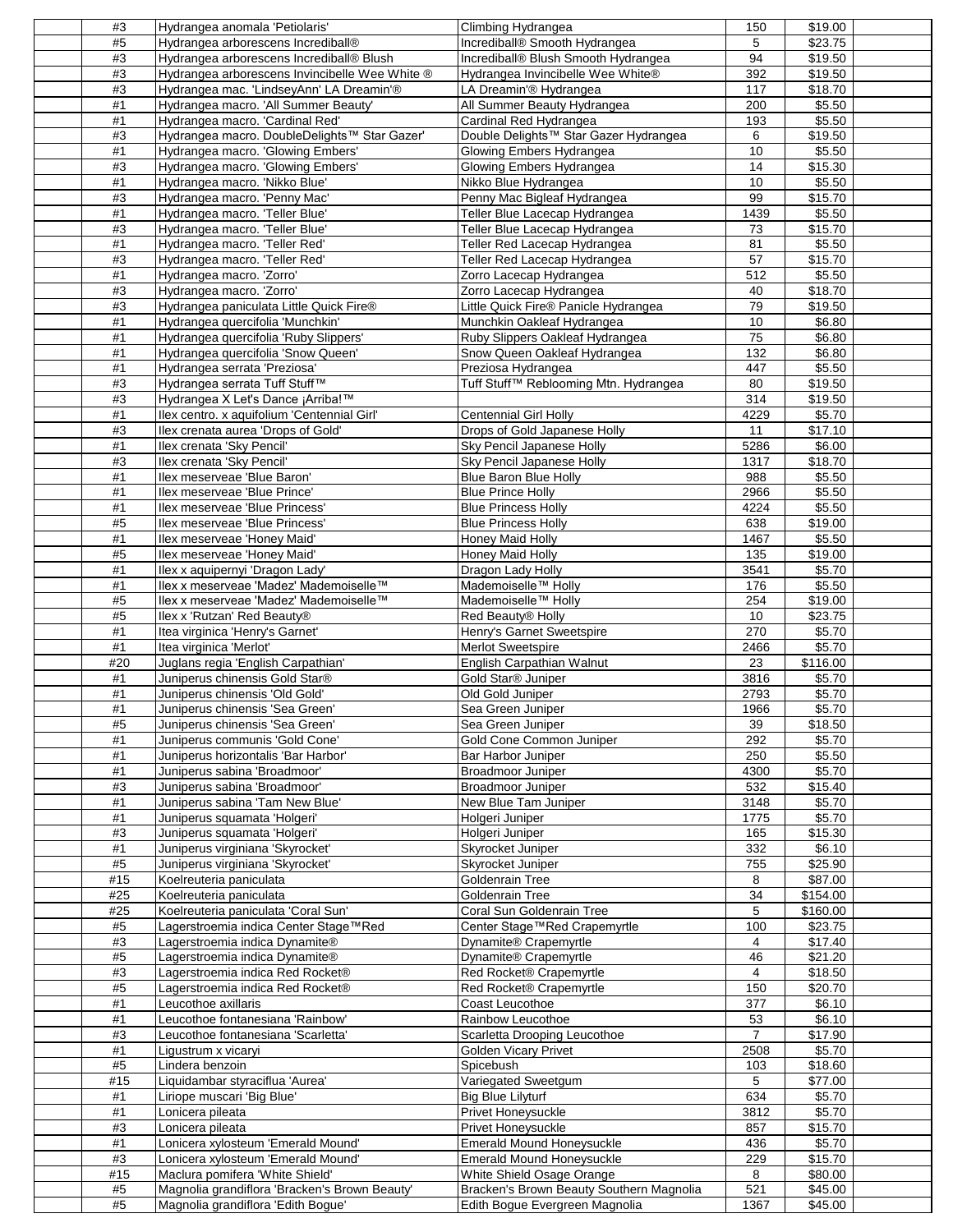| #5  | Magnolia grandiflora 'Victoria'             | Victoria Evergreen Magnolia         | 282            | \$45.00          |
|-----|---------------------------------------------|-------------------------------------|----------------|------------------|
| #5  | Magnolia soulangeana 'Genie'                | Genie Magnolia                      | 219            | \$45.00          |
| #7  | Magnolia virgin. 'Moonglow' M/S             | Moonglow Sweetbay Magnolia M/S      | 699            | \$65.00          |
| #15 | Magnolia virgin. 'Moonglow' M/S             | Moonglow Sweetbay Magnolia M/S      | 43             | \$100.00         |
| #7  | Magnolia virginiana M/S                     | Sweetbay Magnolia M/S               | 137            | \$65.00          |
| #1  | Mahonia aquifolium                          | Oregon Grape                        | 152            | \$5.70           |
| #10 | Malus - 'Ashmead's Kernel'                  | Ashmead's Kernel Apple              | 46             | \$48.00          |
| #10 | Malus - 'Braeburn' SD                       | <b>Braeburn Apple</b>               | 5              | \$48.00          |
| #10 | Malus - 'Calville Blanc'                    |                                     | 8              | \$48.00          |
| #10 | Malus - 'D'Arcy Spice'                      |                                     | 17             | \$44.00          |
| #10 | Malus - 'Goldrush'                          |                                     | 14             | \$48.00          |
| #10 | Malus - 'Karmijn de Sonnaville'             | Karmijn de Sonnaville Apple         | 10             | \$48.00          |
| #10 | Malus - 'Reine des Pommes'                  | Reine des Pommes Apple              | 6              | \$48.00          |
| #10 | Malus - 'Reinette du Canada'                | Reinette du Canada Heirloom Apple   | 6              | \$48.00          |
| #10 | Malus - 'Tydeman's Late Orange Apple' SD    | Tydeman's Late Orange Apple         | 20             | \$48.00          |
| #10 | Malus - 'Zabergau Reinette'                 | Zabergau Reinette Heirloom Apple    | 4              | \$48.00          |
| #15 | Malus 'Hargozam' Harvest Gold               |                                     | 15             | \$75.00          |
| #15 | Malus 'Indian Summer'                       | Indian Summer Flowering Crabapple   | 11             | \$79.00          |
|     | Malus 'Indian Summer'                       |                                     | 4              | \$138.00         |
| #25 |                                             | Indian Summer Flowering Crabapple   |                |                  |
| #15 | Malus 'Louisa'                              | Louisa Flowering Crabapple          | 27             | \$81.00          |
| #25 | Malus Red Jewel™                            | Red Jewel™ Flowering Crabapple      | 4              | \$138.00         |
| #15 | Malus Sugar Tyme®                           | Sugar Tyme® Flowering Crabapple     | $\overline{7}$ | \$90.00          |
| #15 | Malus 'Weeping Madonna'                     | Weeping Madonna Flowering Crabapple | 146            | \$85.00          |
| #10 | Malus 'Yarlington Mill'                     | Yarlington Mill Cider Apple         | 15             | \$48.00          |
| #3  | Miscanthus sinensis 'Gold Bar'              | Gold Bar Maiden Grass               | 142            | \$15.70          |
| #3  | Miscanthus sinensis 'Little Miss'           | Little Miss Maiden Grass            | 225            | \$15.70          |
| #3  | Miscanthus sinensis 'Morning Light'         | Silver Maiden Grass                 | 142            | \$15.30          |
| #1  | Nandina domestica 'Firepower'               | Firepower Heavenly Bamboo           | 929            | \$6.90           |
| #1  | Nandina domestica 'Gulfstream'              | Gulfstream Heavenly Bamboo          | 12             | \$6.90           |
| #3  | Nandina domestica 'Moon Bay'                | Moon Bay Heavenly Bamboo            | 8              | \$18.70          |
| #15 | Nyssa sylvatica 'Astrofire'                 | Astrofire Black Tupelo              | 50             | $\sqrt{$104.00}$ |
| #15 | Nyssa sylvatica 'Haymanred' Red Rage®       | Red Rage® Tupelo                    | 53             | \$104.00         |
| #15 | Nyssa sylvatica 'Select'                    | Select Black Tupelo                 | 198            | \$104.00         |
| #15 | Nyssa sylvatica 'Sheri's Cloud'             | Sheri's Cloud Black Tupelo          | 45             | \$104.00         |
|     |                                             |                                     |                |                  |
| #15 | Nyssa sylvatica 'WFH1' Tupelo Tower™        | Tupelo Tower™ Black Tupelo          | 57             | \$104.00         |
| #10 | Olea europaea 'Arbequina'                   | Arbequina Fruiting Olive            | 15             | \$57.00          |
| #1  | Osmanthus heterophyllus 'Goshiki'           | Goshiki Holly Osmanthus             | 200            | \$5.80           |
| #3  | Osmanthus heterophyllus 'Goshiki'           | Goshiki Holly Osmanthus             | 34             | \$15.70          |
|     |                                             |                                     |                |                  |
| #1  | Osmanthus heterophyllus 'Gulftide'          | <b>Gulftide False Holly</b>         | 1165           | \$5.80           |
| #1  | Pachysandra terminalis 'Silver Edge'        | Silver Edge Japanese Spurge         | 1282           | \$5.70           |
| #1  | Pennisetum a. 'Hameln'                      | <b>Dwarf Fountain Grass</b>         | 33             | \$5.80           |
| #3  | Pennisetum a. 'Hameln'                      | <b>Dwarf Fountain Grass</b>         | 730            | \$15.70          |
| #1  | Philadelphus lewisii 'Blizzard'             | <b>Blizzard Mockorange</b>          | 400            | \$5.70           |
|     |                                             | Diabolo <sup>®</sup> Ninebark Std   |                |                  |
| #20 | Physocarpus opulifolius Diabolo® Std        |                                     | 9              | \$105.00         |
| #3  | Physocarpus opulifolius Little Devil™       | Little Devil™ Ninebark              | 11             | \$19.00          |
| #5  | Picea abies                                 | Norway Spruce                       | 13             | \$25.00          |
| #1  | Picea abies 'Nidiformis'                    | <b>Bird's Nest Spruce</b>           | 1312           | \$6.00           |
| #3  | Picea abies 'Nidiformis'                    | <b>Bird's Nest Spruce</b>           | 39             | \$16.50          |
| #5  | Picea bicolor 'Howell's Dwarf Tigertail'    | Howell's Dwarf Tigertail Spruce     | 6              | \$47.90          |
| #3  | Picea glauca 'Conica'                       | <b>Dwarf Alberta Spruce</b>         | 311            | \$29.20          |
| #5  | Picea pungens 'Glauca Globosa'              | Globe Colorado Blue Spruce          | 26             | \$47.90          |
| #5  | Picea pungens 'The Blues'                   | The Blues Colorado Blue Spruce      | 47             | \$47.90          |
| #1  | Pieris japonica 'Cavatine'                  | Cavatine Japanese Pieris            | 205            | \$6.00           |
| #3  | Pieris japonica 'Prelude'                   | Prelude Japanese Pieris             | 18             | \$18.20          |
| #3  | Pinus mugo 'Pumilio'                        | Dwarf Mountain Pine                 | 118            | $\sqrt{$17.10}$  |
| #5  | Pinus nigra                                 | <b>Austrian Black Pine</b>          | 196            | \$19.00          |
| #5  | Pinus nigra 'Frank'                         | Frank's Austrian Pine               | 105            | \$46.20          |
| #5  | Pinus strobus 'Niagara Falls'               | Niagara Falls White Pine            | 30             | \$46.20          |
| #15 | Platanus x a. 'Morton Circle' Exclamation!™ | Exclamation!™ Planetree             | 16             | \$83.00          |
| #25 | Platanus x a. 'Morton Circle' Exclamation!™ | Exclamation!™ Planetree             | 96             | \$132.00         |
| #1  | Polystichum acrostichoides                  | Christmas Fern                      | 466            | \$6.20           |
| #1  | Polystichum munitum                         | Western Sword Fern                  | 350            | \$6.20           |
|     |                                             |                                     | 490            |                  |
| #1  | Polystichum polyblepharum                   | <b>Tassel Fern</b>                  |                | \$6.20           |
| #15 | Populus nigra 'Afghanica'                   | Theves Poplar                       | 47             | \$69.00          |
| #1  | Potentilla fruticosa 'Gold Star'            | Gold Star Cinquefoil                | 163            | \$5.50           |
| #1  | Potentilla fruticosa 'Goldfinger'           | <b>Goldfinger Cinquefoil</b>        | 84             | \$5.50           |
| #1  | Potentilla fruticosa 'Mango Tango'          | Mango Tango Cinquefoil              | 10             | \$5.50           |
| #3  | Potentilla fruticosa 'Mango Tango'          | Mango Tango Cinquefoil              | 4              | \$14.90          |
| #1  | Potentilla fruticosa 'McKay's White'        | McKay's White Cinquefoil            | 29             | \$5.50           |
| #3  | Potentilla fruticosa 'Setting Sun'          | Setting Sun Cinquefoil              | 30             | \$14.90          |
| #3  | Potentilla fruticosa 'Summer Dawn'          | Summer Dawn Cinquefoil              | 10             | \$14.90          |
| #10 | Prunus avium 'Lapins' SD                    | Lapins Cherry                       | 5              | \$48.00          |
| #10 | Prunus avium 'Stella' SD                    | Stella Cherry                       | 25             | \$48.00          |
| #25 | Prunus cerasifera 'Krauter Vesuvius'        | Krauter Vesuvius Flowering Plum     | 65             | \$132.00         |
| #25 | Prunus cerasifera 'Thundercloud'            | Thundercloud Flowering Plum         | 44             | \$132.00         |
| #10 | Prunus domestica - 'Italian Prune' SD       | Italian Prune                       | 5              | \$48.00          |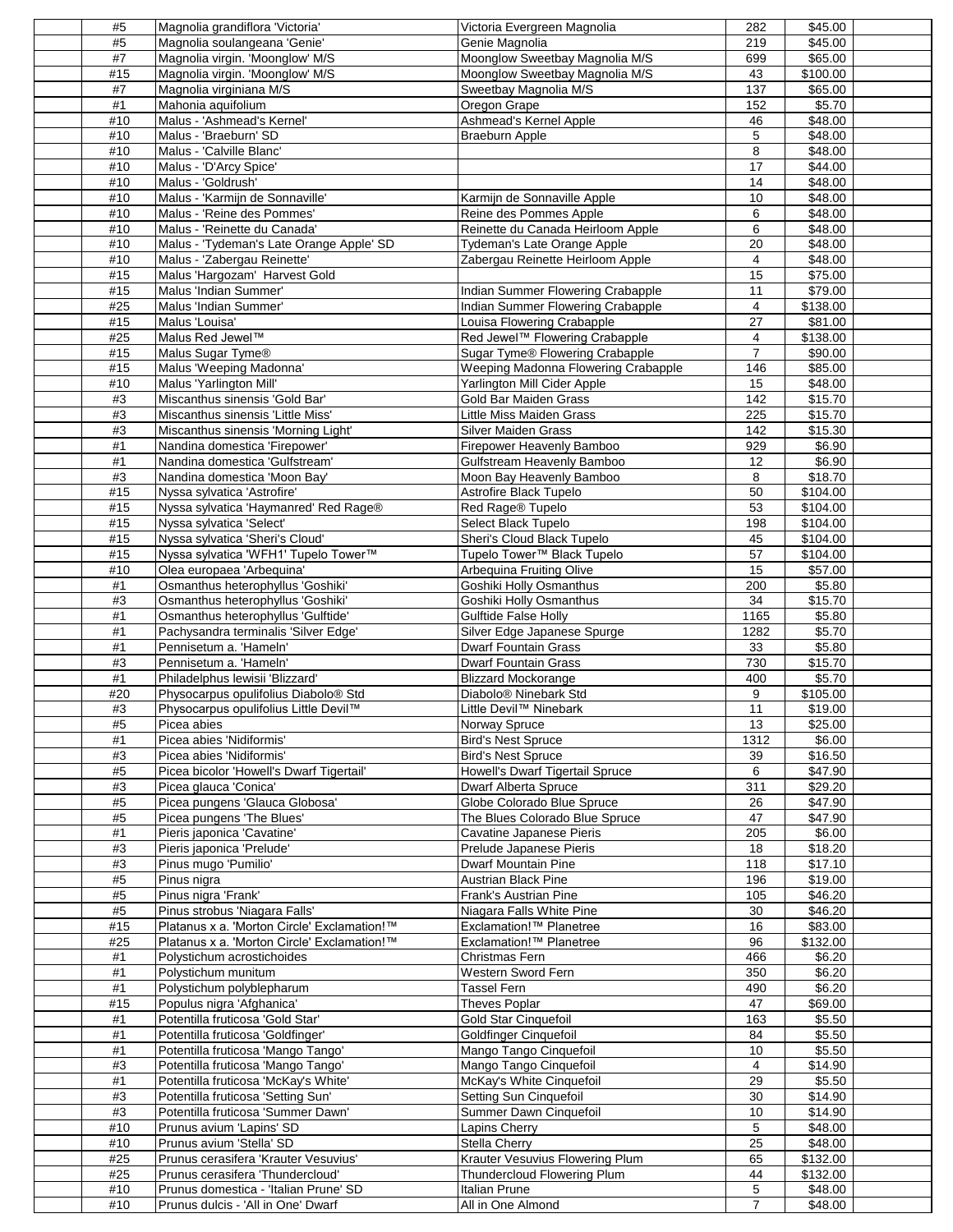| #3         | Prunus incisa Zuzu®                                                   | Zuzu <sup>®</sup> Flowering Cherry                     | 1173                    | \$19.50             |
|------------|-----------------------------------------------------------------------|--------------------------------------------------------|-------------------------|---------------------|
| #1         | Prunus laurocerasus 'Compacta'                                        | Compact English Laurel                                 | 4275                    | \$5.70              |
| #1         | Prunus laurocerasus 'Otto Luykens'                                    | Otto Luykens Laurel                                    | 2988                    | \$5.70              |
| #1         | Prunus laurocerasus 'Zabeliana'                                       | Zabeliana Cherrylaurel                                 | 50                      | \$5.70              |
| #15        | Prunus x yedoensis 'Akebono'                                          | Daybreak Cherry                                        | 11                      | \$77.00             |
| #25        | Prunus x yedoensis 'Akebono'                                          | Daybreak Cherry                                        | 5                       | \$141.00            |
| #1         | Pyracantha coccinea 'Teton'                                           | Teton Firethorn                                        | 1029                    | \$5.70              |
| #3         | Pyracantha coccinea 'Teton'                                           | <b>Teton Firethorn</b>                                 | 322                     | \$15.70             |
| #25        | Pyrus callaryana Javelin®                                             | Javelin® Flowering Pear                                | 7                       | $\sqrt{$141.00}$    |
| #15<br>#25 | Pyrus calleryana 'Aristocrat'<br>Pyrus calleryana 'Aristocrat'        | Aristocrat Flowering Pear<br>Aristocrat Flowering Pear | 8<br>74                 | \$86.00<br>\$149.00 |
| #45        | Pyrus calleryana 'Aristocrat'                                         | Aristocrat Flowering Pear                              | 15                      | \$237.00            |
| #25        | Pyrus calleryana 'Chanticleer'                                        | Chanticleer Flowering Pear                             | 85                      | \$149.00            |
| #45        | Pyrus calleryana 'Chanticleer'                                        | <b>Chanticleer Flowering Pear</b>                      | 23                      | \$253.00            |
| #15        | Pyrus calleryana Jack®                                                | Jack® Flowering Pear                                   | 21                      | \$91.00             |
| #25        | Pyrus calleryana Jack®                                                | Jack® Flowering Pear                                   | 6                       | \$154.00            |
| #15        | Pyrus communis - '4 in 1' Esp                                         | 4 in 1 Pear Espaliered                                 | 17                      | \$100.00            |
| #10        | Pyrus communis - 'Anjou' SD                                           | Anjou Pear                                             | 14                      | \$48.00             |
| #15        | Pyrus pyrifolia - 'Asian 4 in 1' Esp                                  | 4 in 1 Asian Pear Espaliered                           | 21                      | \$100.00            |
| #10        | Pyrus pyrifolia - 'Kikusui' SD                                        | Kikusui Asian Pear                                     | 47                      | \$48.00             |
| #10        | Pyrus pyrifolia - 'Yoinashi'                                          | Yoinashi Asian Pear                                    | 15                      | \$48.00             |
| #15        | Quercus coccinea                                                      | Scarlet Oak                                            | 25                      | \$88.00             |
| #15        | Quercus ilex                                                          | Holm Oak                                               | 91                      | \$99.00             |
| #25        | Quercus macrocarpa                                                    | <b>Bur Oak</b>                                         | 14                      | \$149.00            |
| #45        | Quercus muehlenbergii                                                 | Chinkapin Oak                                          | 24                      | \$237.00            |
| #15        | Quercus myrsinifolia                                                  | Japanese Evergreen Oak                                 | $\overline{7}$          | \$97.00             |
| #7         | Quercus palustris                                                     | Pin Oak                                                | 24                      | \$56.00             |
| #25        | Quercus palustris                                                     | Pin Oak                                                | 14                      | \$149.00            |
| #1         | Rhododendron 'Catawbiensis Boursault'                                 | Catawbiensis Boursault Rhododendron                    | 494                     | \$6.10              |
| #1         | Rhododendron 'English Roseum'                                         | English Roseum Rhododendron                            | 1138                    | \$6.10              |
| #1         | Rhododendron 'Ken Janeck'                                             | Ken Janeck Rhododendron                                | 158                     | \$6.10              |
| #1         | Rhododendron 'Minnetonka'                                             | Minnetonka Rhododendron                                | 8                       | \$6.10              |
| #1         | Rhododendron 'Nova Zembla'                                            | Nova Zembla Rhododendron                               | 245                     | \$6.10              |
| #1         | Rhododendron 'Roseum Elegans'                                         | Roseum Elegans Rhododendron                            | 284                     | \$6.10              |
| $\#1$      | Rhododendron 'Yaku Princess'                                          | Yaku Princess Rhododendron                             | 122                     | \$6.10              |
| #1         | Rhus aromatica 'Gro-Low'                                              | Gro-Low Fragrant Sumac                                 | 1117                    | \$5.70              |
| #7         | Rhus typhina 'Laciniata'                                              | <b>Cutleaf Staghorn Sumac</b>                          | $\overline{7}$          | \$25.00             |
| $\#1$      | Ribes alpinum                                                         | <b>Alpine Currant</b>                                  | 1925                    | \$5.70              |
| #3         | Ribes alpinum                                                         | <b>Alpine Currant</b>                                  | 15                      | \$15.70             |
| #3         | Ribes alpinum 'Green Mound'                                           | <b>Green Mound Alpine Currant</b><br>Golden Currant    | 35                      | \$16.30             |
| #1<br>#5   | Ribes aureum<br>Ribes sanguineum 'King Edward VII'                    | King Edward VII Winter Currant                         | 29<br>250               | \$5.70<br>\$19.00   |
| #15        | Robinia pseudoacacia 'Twisty Baby' M/S                                | Twisty Baby Black Locust M/S                           | 69                      | \$82.00             |
| #3         | Salix integra 'Hakuro Nishiki'                                        | Dappled Willow                                         | 65                      | \$15.70             |
| #25        | Salix matsudana 'Globe'                                               | Globe Willow                                           | $\overline{\mathbf{4}}$ | \$121.00            |
| #15        | Salix 'Prairie Cascade'                                               | Prairie Cascade Weeping Willow                         | 5                       | \$75.00             |
| #1         | Salix purpurea 'Nana'                                                 | Dwarf Blue Arctic Willow                               | 306                     | \$5.50              |
| #5         | Salix purpurea 'Nana'                                                 | Dwarf Blue Arctic Willow                               | 425                     | \$19.00             |
| #5         | Sambucus nigra Black Lace®                                            | <b>Black Lace® Elderberry</b>                          | 2690                    | \$23.75             |
| #5         | Sambucus nigra Laced Up®                                              | Laced Up® Elderberry                                   | 100                     | \$23.75             |
| #1         | Sarcococca hookeriana 'Humilis'                                       | Himalayan Sarcococca                                   | 11                      | \$6.60              |
| #1         | Sarcococca ruscifolia                                                 | Fragrant Sarcococca                                    | 534                     | \$6.00              |
| #15        | Sorbus x hybrida                                                      | Oakleaf Mountain Ash                                   | 6                       | \$80.00             |
| #1         | Spiraea betulifolia 'Tor'                                             | <b>Tor Birchleaf Spiraea</b>                           | 828                     | \$5.50              |
| #3         | Spiraea betulifolia 'Tor'                                             | <b>Tor Birchleaf Spiraea</b>                           | 171                     | \$15.40             |
| #1         | Spiraea bumalda 'Anthony Waterer'                                     | Anthony Waterer Spiraea                                | 167                     | \$5.50              |
| #1         | Spiraea bumalda 'Goldflame'                                           | Goldflame Spiraea                                      | 1255                    | \$5.50              |
| #5         | Spiraea bumalda 'Goldflame'                                           | Goldflame Spiraea                                      | 21                      | \$17.60             |
| #3         | Spiraea bumalda 'Goldmound'                                           | Goldmound Spiraea                                      | 19                      | \$15.40             |
| #3         | Spiraea Double Play Doozie®                                           | Double Play Doozie® Spiraea                            | 49                      | \$19.50             |
| #1         | Spiraea douglasii                                                     | Western Spiraea                                        | 658                     | \$5.50              |
| #5         | Spiraea douglasii                                                     | Western Spiraea                                        | 295                     | \$17.60             |
| #3<br>#3   | Spiraea japonica 'Little Princess'<br>Spiraea japonica 'Magic Carpet' | Little Princess Spiraea<br>Magic Carpet Spiraea        | 13<br>240               | \$15.40<br>\$15.70  |
| #1         | Spiraea japonica WALBERTON'S® Plumtastic                              | Walberton's® Plumtastic Spiraea                        | 1001                    | \$7.70              |
| #1         | Spiraea nipponica 'Snowmound'                                         | Snowmound Spiraea                                      | 152                     | \$5.50              |
| #5         | Spiraea nipponica 'Snowmound'                                         | Snowmound Spiraea                                      | 88                      | \$17.10             |
| #1         | Spiraea vanhouttei 'Renaissance'                                      | Renaissance Spiraea                                    | 212                     | \$5.50              |
| #5         | Stewartia pseudocamellia                                              | Japanese Stewartia                                     | 197                     | \$53.90             |
| #15        | Styrax japonicus 'Evening Light' PP24168                              | Evening Light Japanese Snowbell                        | 84                      | \$99.00             |
| #20        | Styrax japonicus 'Evening Light' PP24168                              | Evening Light Japanese Snowbell                        | 30                      | \$127.00            |
| #15        | Styrax japonicus 'Fragrant Fountain'                                  | Fragrant Fountain Japanese Snowbell                    | 263                     | \$99.00             |
| #20        | Styrax japonicus 'Fragrant Fountain'                                  | Fragrant Fountain Japanese Snowbell                    | 37                      | \$127.00            |
| #15        | Styrax japonicus 'JLWeeping' Marley's Pink®                           | Marley's Pink® Weeping Japanese Snowbell               | 28                      | \$99.00             |
|            |                                                                       |                                                        |                         |                     |
| #15        | Styrax japonicus Snowcone®                                            | Snowcone® Japanese Snowbell                            | 227                     | \$99.00             |
| #25<br>#1  | Styrax japonicus Snowcone®<br>Symphoricarpos albus                    | Snowcone® Japanese Snowbell<br>Snowberry               | 6<br>171                | \$160.00<br>\$5.70  |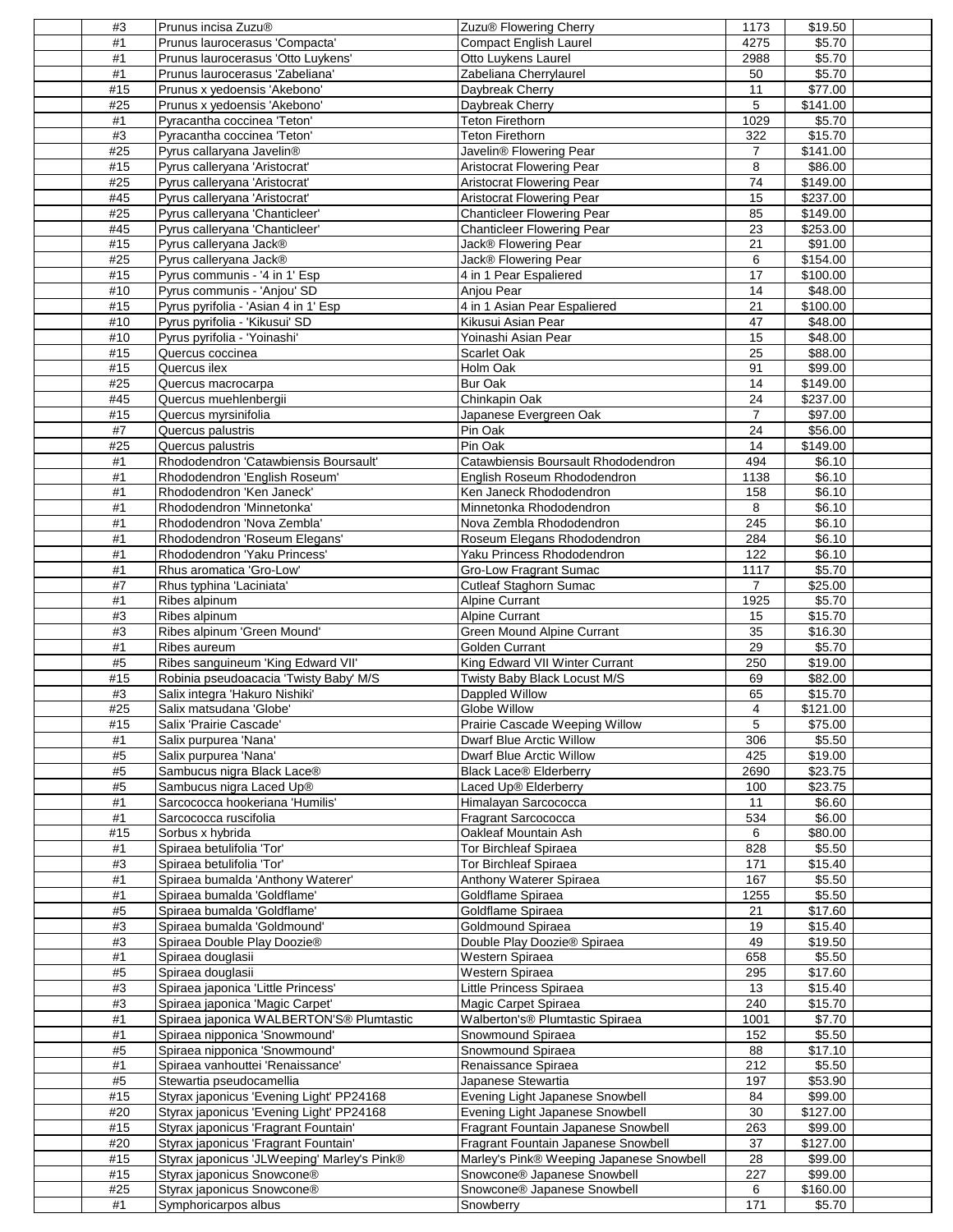| #5          | Symphoricarpos albus                                                     | Snowberry                                                              | 544                   | \$19.00              |  |
|-------------|--------------------------------------------------------------------------|------------------------------------------------------------------------|-----------------------|----------------------|--|
| #1          | Symphoricarpos x chenaultii 'Hancock'                                    | <b>Hancock Chenault Coralberry</b>                                     | 431                   | \$5.70               |  |
| #5          | Symphoricarpos x chenaultii 'Hancock'                                    | <b>Hancock Chenault Coralberry</b>                                     | 476                   | \$19.00              |  |
| #1          | Symphoricarpos x d. 'Magic Berry'                                        | Magic Berry Indian Current                                             | 1451                  | \$5.70               |  |
| #1          | Syringa 'Josee'                                                          | Josee Reblooming Lilac                                                 | 1264                  | \$5.80               |  |
| #15         | Syringa retic.'Ivory Silk' M/S                                           | Ivory Silk Japanese Tree Lilac                                         | 63                    | \$91.00              |  |
| #15<br>#15  | Syringa reticulata 'Ivory Silk'<br>Syringa reticulata 'Ivory Silk' Clump | Ivory Silk Japanese Tree Lilac<br>Ivory Silk Japanese Tree Lilac Clump | 56<br>50              | \$92.00<br>\$95.00   |  |
| #25         | Syringa reticulata <i>Ivory Silk'</i> Clump                              | Ivory Silk Japanese Tree Lilac Clump                                   | 50                    | \$146.00             |  |
| #7          | Syringa vulgaris                                                         | Common Lilac                                                           | 15                    | \$31.00              |  |
| #7          | Syringa vulgaris 'Aucubaefolia'                                          | Variegated Common Lilac                                                | 5                     | \$31.00              |  |
| #3          | Syringa x Scentara® Double Blue                                          | Scentara® Double Blue Lilac                                            | 20                    | \$19.50              |  |
| #15         | Taxodium distichum                                                       | <b>Baldcypress</b>                                                     | 20                    | \$61.00              |  |
| #25         | Taxodium distichum Shawnee Brave™                                        | Shawnee Brave™ Bald Cypress                                            | 20                    | \$140.00             |  |
| #15         | Taxodium distichum Skyward™                                              | Lindsey's Skyward™ Bald Cypress                                        | 12                    | \$94.00              |  |
| #25         | Taxodium distichum Skyward™                                              | Lindsey's Skyward™ Bald Cypress                                        | $\overline{7}$        | \$140.00             |  |
| #1          | Taxus baccata 'Erecta'                                                   | Columnar English Yew                                                   | 20                    | \$5.50               |  |
| #1          | Taxus media 'Dark Green Spreader'                                        | Dark Green Spreader Yew                                                | 4219                  | \$5.90               |  |
| #3          | Taxus media 'Dark Green Spreader'                                        | Dark Green Spreader Yew                                                | 757                   | \$18.70              |  |
| $\#1$<br>#1 | Taxus media 'Densiformis'<br>Taxus media 'Hicksii'                       | Densiformis Yew<br>Hick's Yew                                          | 2236<br>3443          | \$5.90<br>\$5.90     |  |
| #3          | Taxus media 'Hicksii'                                                    | Hick's Yew                                                             | 384                   | \$18.70              |  |
| #3          | Thuja occ. 'Bobozam' Mr. Bowling Ball®                                   | Mr. Bowling Ball® Arborvitae                                           | 50                    | \$15.60              |  |
| #1          | Thuja occidentalis 'Degroot's Spire'                                     | Degroot's Spire Arborvitae                                             | 489                   | \$5.50               |  |
| #3          | Thuja occidentalis 'Degroot's Spire'                                     | Degroot's Spire Arborvitae                                             | 75                    | \$15.30              |  |
| #5          | Thuja occidentalis 'Emerald Green'                                       | Emerald Green Arborvitae                                               | 211                   | \$17.90              |  |
| #1          | Thuja occidentalis Fire Chief™                                           | Fire Chief™ Arborvitae                                                 | 40                    | \$5.80               |  |
| #3          | Thuja occidentalis Fire Chief™                                           | Fire Chief™ Arborvitae                                                 | 31                    | \$16.10              |  |
| #3          | Thuja occidentalis 'Janed Gold'                                          | Highlights™ Arborvitae                                                 | 85                    | \$15.70              |  |
| #1          | Thuja occidentalis 'Teddy'                                               | Teddy Bear Arborvitae                                                  | 838                   | \$5.50               |  |
| #3          | Thuja occidentalis 'Tom Thumb'                                           | Tom Thumb Arborvitae                                                   | 450                   | \$15.70              |  |
| #3          | Thuja orientalis 'Franky Boy'                                            | Franky Boy Oriental Arborvitae                                         | 20                    | \$18.70              |  |
| #7<br>#25   | Thuja plicata '4ever' Goldy<br>Tilia americana American Sentry®          | Forever Goldy Western Red Cedar<br>American Sentry® Linden             | 100<br>24             | \$28.00<br>\$149.00  |  |
| #25         | Tilia americana 'Redmond'                                                | American Linden                                                        | 78                    | \$149.00             |  |
| #45         | Tilia americana 'Redmond'                                                | American Linden                                                        | $\overline{36}$       | \$231.00             |  |
| #15         | Tilia cordata 'Corinthian'                                               | Corinthian Linden                                                      | 54                    | \$80.00              |  |
| #25         | Tilia cordata 'Corinthian'                                               | Corinthian Linden                                                      | 30                    | \$143.00             |  |
|             |                                                                          |                                                                        |                       |                      |  |
| #1          | Tsuga canadensis 'Gentsch White'                                         | Gentsch White Canadian Hemlock                                         | 496                   | \$6.10               |  |
| #1          | Tsuga canadensis 'Pendula'                                               | Sargent's Weeping Hemlock                                              | 648                   | \$5.80               |  |
| #25         | Ulmus americana 'Princeton'                                              | Princeton Elm                                                          | 14                    | $\overline{$}154.00$ |  |
| #45         | Ulmus americana 'Princeton'                                              | Princeton Elm                                                          | 6                     | \$237.00             |  |
| #15         | Ulmus glabra 'Camperdownii'                                              | Camperdown Elm                                                         | 4                     | \$83.00              |  |
| #15         | Ulmus 'New Horizon'                                                      | New Horizon Elm                                                        | 30                    | \$95.00              |  |
| #25         | Ulmus 'New Horizon'                                                      | New Horizon Elm                                                        | 20                    | \$160.00             |  |
| #25         | Ulmus parvifolia Allee <sup>®</sup>                                      | Allee® Lacebark Elm                                                    | 6                     | \$160.00             |  |
| #25         | Ulmus propingua Emerald Sunshine®                                        | Emerald Sunshine® Elm                                                  | 13                    | \$160.00             |  |
| #3<br>#3    | Vaccinium 'Duke'                                                         | Duke Blueberry                                                         | 4<br>20               | \$16.10<br>\$16.10   |  |
| #3          | Vaccinium 'Nocturne'<br>Vaccinium 'Northcountry'                         | Nocturne Blueberry<br>Northcountry Half Highbush Blueberry             | 147                   | \$16.10              |  |
| #3          | Vaccinium 'Razz'                                                         | Razz Blueberry                                                         | 51                    | \$16.10              |  |
| #3          | Vaccinium 'Sweetheart'                                                   | <b>Sweetheart Blueberry</b>                                            | 181                   | \$16.10              |  |
| #3          | Vaccinium 'VacBril' Cabernet Splash                                      |                                                                        | 130                   | \$16.10              |  |
| #1          | Viburnum bodnantense 'Dawn'                                              | Pink Dawn Viburnum                                                     | 2343                  | \$5.70               |  |
| #5          | Viburnum bodnantense 'Dawn'                                              | Pink Dawn Viburnum                                                     | 282                   | \$19.00              |  |
| #1          | Viburnum davidii                                                         | David Viburnum                                                         | 247                   | \$5.80               |  |
| #3          | Viburnum dentatum Blue Muffin®                                           | Blue Muffin® Arrowwood Viburnum                                        | 136                   | \$19.50              |  |
| #1          | Viburnum dentatum Northern Burgundy™                                     | Northern Burgundy™ Arrowwood Viburnum                                  | 100                   | \$5.70               |  |
| #5<br>#1    | Viburnum nudum Brandywine™<br>Viburnum opulus 'Compactum'                | Brandywine™ Viburnum<br>Compact European Cranberrybush                 | 370<br>1826           | \$23.75<br>\$5.70    |  |
| #1          | Viburnum opulus 'Nanum'                                                  | Dwarf European Cranberrybush                                           | 4340                  | \$5.70               |  |
| #3          | Viburnum opulus 'Nanum'                                                  | Dwarf European Cranberrybush                                           | 61                    | \$15.70              |  |
| #1          | Viburnum opulus 'Roseum'                                                 | European Snowball                                                      | 612                   | \$5.70               |  |
| #5          | Viburnum p. tom. 'Shakaz' Sharon Kay™                                    | Sharon Kay™ Doublefile Viburnum                                        | 22                    | \$19.50              |  |
| #1          | Viburnum plicatum tom. 'Shasta'                                          | Shasta Doublefile Viburnum                                             | 312                   | \$5.70               |  |
| #1          | Viburnum plicatum tom. 'Summer Snowflake'                                | Summer Snowflake Viburnum                                              | 1251                  | \$5.70               |  |
| #1          | Vinca minor 'Bowles'                                                     | Bowles Common Periwinkle                                               | 1639                  | \$5.50               |  |
| #1          | Weigela florida 'Dark Horse'                                             | Dark Horse Weigela                                                     | 127                   | \$5.80               |  |
| #1          | Weigela florida French Lace™                                             | French Lace™ Weigela                                                   | 1021                  | \$5.70               |  |
| #3          | Weigela florida Midnight Wine Shine®                                     | Midnight Wine Shine® Weigela                                           | 7<br>678              | \$19.50              |  |
| #1<br>#3    | Weigela florida 'Minuet'<br>Weigela florida My Monet®                    | Minuet Weigela<br>My Monet <sup>®</sup> Weigela                        | 479                   | \$5.70<br>\$19.50    |  |
| $\#1$       | Weigela florida 'Red Prince'                                             | Red Prince Weigela                                                     | 146                   | \$5.70               |  |
| #3          | Weigela 'Towers of Flowers Apple Blossom'                                | Tower of Flowers Apple Blossom Weigela                                 | 7                     | \$18.20              |  |
| #5<br>#15   | Wisteria frutescens 'Amethyst Falls'<br>Zelkova serrata 'Green Vase'     | Amethyst Falls Wisteria<br>Green Vase Japanese Zelkova                 | $\overline{5}$<br>210 | \$30.30<br>\$91.00   |  |